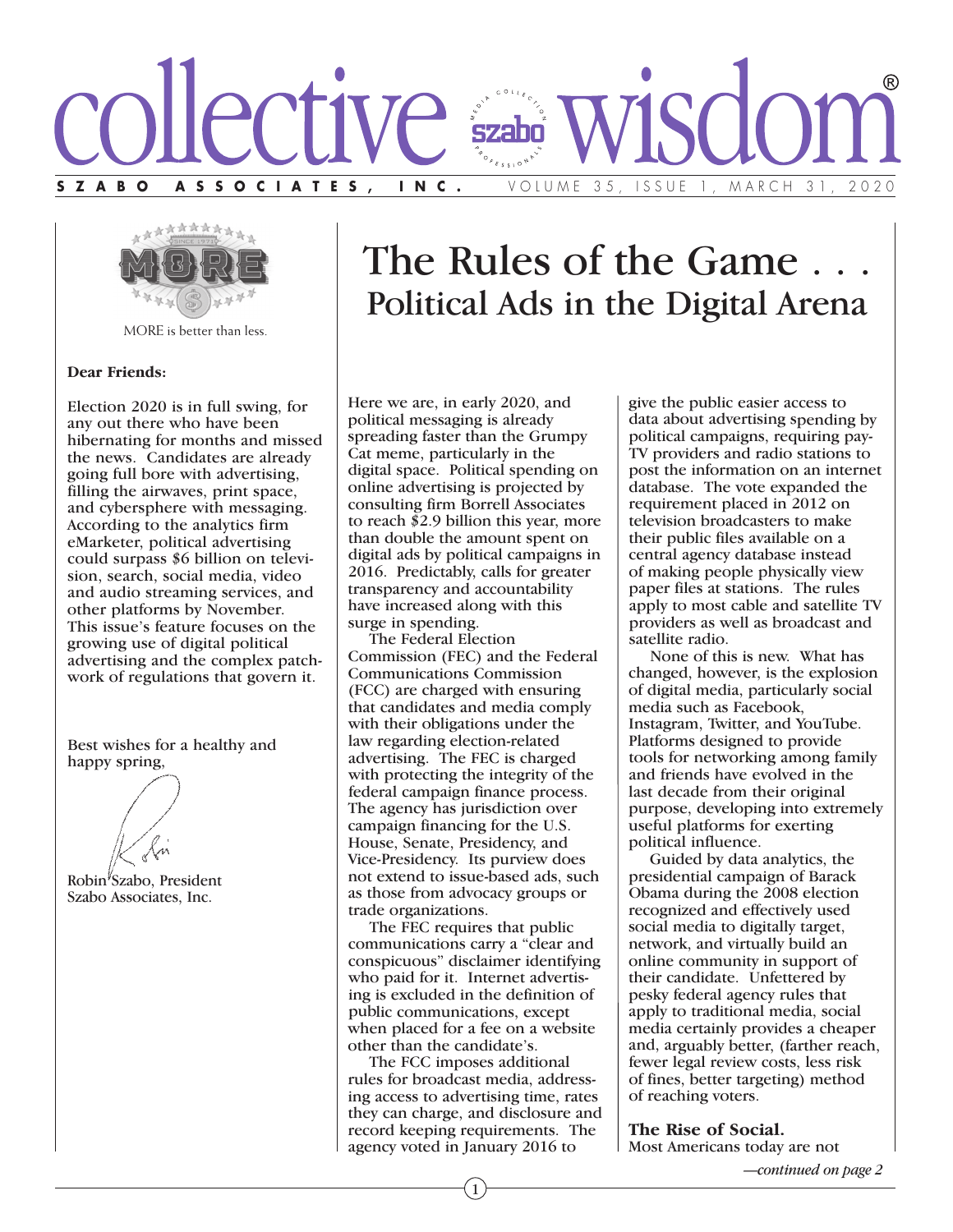### *Rules of the Game —*

#### *—continued from page 1*

reading the daily newspaper or even watching the evening news, according to contributor Peter Suciu in an October 2019 article, "More Americans Are Getting Their News From Social Media," in *Forbes*. Suciu cites a newly published Pew Research Center report stating that 55% of U.S. adults now get their news from social media either "often" or "sometimes."

 For those American adults who rely on social media for their news, Pew's study found that Facebook is now where about half (52%) get the news; YouTube is second at 28%; Twitter is third at 17%; and Instagram (owned by Facebook) is fourth at 14%. LinkedIn, Reddit, and Snapchat had smaller but notable audiences at 8%, 8%, and 6%, respectively.

 Now, according to Suciu, almost all news organizations rely on social media, if not to report a story, then to promote a story. Lon Safko, author of *The Social Media Bible* and a source for Suciu's article, noted a serious criticism of social media—that they, without consequences, may allow the promotion of a particular agenda, misinformation, or propaganda masquerading as "news."

 The accessibility of social media also makes it easy for groups of individuals with common agendas to form social networks to have online discussions and share messages. Between these groups and social media feeds, the opportunities to quickly, even spontaneously, develop cultural and political movements are rampant.

 Twitter, founded in 2006, has proven to be particularly powerful in developing communities of likeminded people, including shared political identities. The site was originally designed to allow people to send short messages, or "tweets," to friends. Its immediacy was akin to texting, although pictures and even short videos could be uploaded to the site. As its popularity grew, Twitter users refined its use by including the @ symbol before a username to identify other users and adding # (hashtag symbols) to facilitate following topics.

The beauty of the "Twitterverse"

was its ability to act as a virtual megaphone to spread information fast and widely. President Trump's use of Twitter has been the subject of both admiration and derision, depending on one's point of view, but no one can argue with the magnitude of its reach and consequences. Indeed, the Twitterverse has substantially changed how politicians, the press, and the people exchange information.

#### **Legislative Efforts.**

Why, we might ask, has there been such a dearth of response at the federal level to the lack of regulations with regard to digital advertising? Although there has been broad-based concern among agencies, organizations, and politicians across the political spectrum about the integrity of our elections, there has been little consensus about possible solutions. The subject has been discussed, debated, voted on, and tabled for years, with few results from federal agencies or Congress to address inadequacies.

 The FEC has been paralyzed by vacancies and staff disagreements over updating rules, according to Emily Glazer and Patience Haggin in their November 15, 2019 *Wall Street Journal* article, "Political Ads Are Flourishing Online. Few Agree How to Regulate Them." Right now, the agency does not have a quorum, which is necessary to hold meetings and hearings and to take enforcement action against rulebreakers. The FEC should have three Democratic and three Republican commissioners. After the most recent resignation in August 2019, the agency is down to three, one member short of a quorum. Members, who serve sixyear terms, must be nominated by the President and confirmed by the Senate, and they can continue to serve past their terms if not replaced.

 According to Glazer and Haggin, current and past commissioners have admitted that even prior to this latest impasse, Democratic and Republican members for years were unable to reach consensus over possible disclaimer and disclosure rules that would apply to all digital political ads. Presently, with only three commissioners, the FEC will continue to collect and post online campaign finance records, and its staff of about 300 will continue to

collect complaints, which a reconstituted commission could take action on in the future.

 Last October, the Senate put forth the Honest Ads Act, which would require online platforms to maintain a public file of all political ads that appear on their sites if the purchaser has already bought \$500 of political ads on the platform. They would have to provide a copy of each ad, a description of the audience targeted, the number of views generated, the dates it ran, and more. Advertisers and platforms would be liable for collecting and providing this information.

 The House then put forward its own bill, the Stopping Harmful Interference in Elections for a Lasting Democracy (SHIELD) Act, which would require campaigns to report any illicit offers of assistance by foreign governments or agents and would take steps to ensure that paid online political advertisements are subject to the same rules as TV and radio ads. The SHIELD Act incorporated the Honest Ads Act, but added additional legislation.

 Critics of both have argued that such legislative efforts not only would fail to accomplish their stated goals, but also would place undue burden on American candidates, citizens, and organizations, while placing liability for foreign advertisements on media and advertisement platforms.

 A generally accepted figure for paid online advertising by the Russians prior to the 2016 election was about \$100,000. Most of the disruptive activities, such as efforts by the Russian Internet Research Agency, were accomplished through free social media posts, which would not be regulated by these bills.

 These and other bills, some partisan, some bipartisan, have ultimately failed to make it through both chambers of Congress. Legislators opposing passage have cited reasons such as 1) being overly broad, possibly causing problems for allied nations, 2) being partisan, and/or 3) representing unnecessary federalization of election law when other measures have already been taken.

 Additionally, while it may seem reasonable to place the same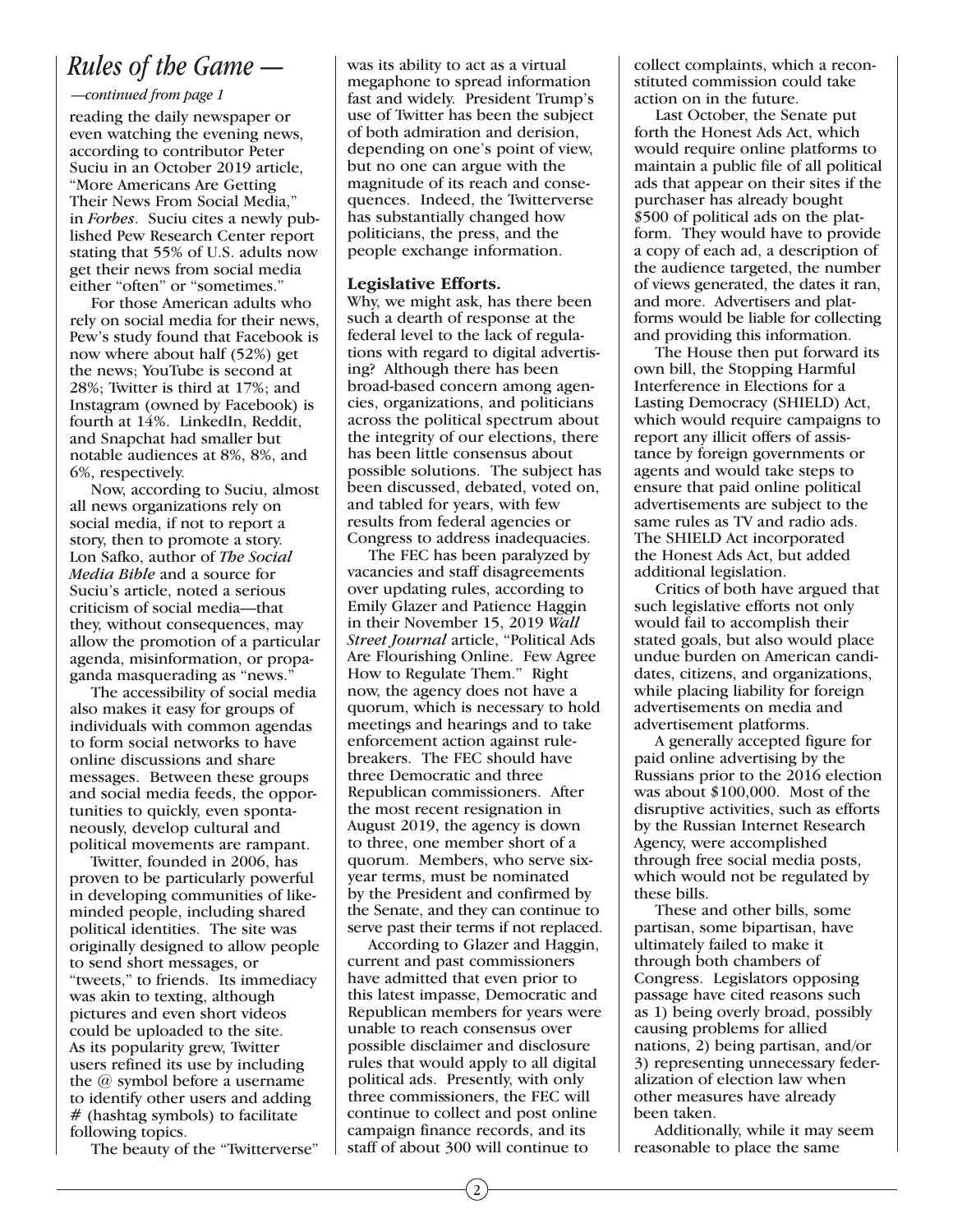requirements on digital ads as on traditional media, the nature of digital media often makes such compliance impracticable. As an example, an eight-second YouTube ad would be required to have four seconds of video disclaimer and three seconds of audio disclaimer, leaving only one second to convey its message.

#### **State Efforts.**

Some states are seeking to fill what many regard as a policy vacuum with regard to online advertising. State rules extend only to local and state elections, however, so their impact on overall digital political advertising is limited.

 In 2018, Maryland adopted its own political ad law whose intent was to impose transparency in advertising for state and local candidates. Federal judges in the Fourth Circuit ruled the law unconstitutional this past December, agreeing with plaintiffs *Washington Post* and other companies owning newspapers with an online presence in the state, that it violated the First Amendment. David Oxenford, in his December 11, 2019 Broadcast Law Blog, stated that the court's arguments were supported by numerous other media organizations, including the National Association of

Broadcasters (NAB) and the Internet and Television Association (formerly the National Cable & Telecommunications Association).

 Maryland attempted to justify its rules by comparing them to rules imposed on radio and television stations (and on certain other FCC-regulated entities) which require disclosures about political advertising in each station's online public file, according to Oxenford. Relying on precedent, the court found that while regulation was justified for broadcast because of the scarcity of the spectrum, such regulation was not justified for online platforms because of the virtually unlimited capacity of the internet.

 The Maryland rules, says Oxenford, required that online advertising platforms post on their websites information about political ads within 48 hours of the purchase of those ads. The information had to be maintained on the website for a year and kept for inspection by the Maryland Board of Elections for a year after the election was over. The appeals court concluded that the requirement to reveal this information was forcing these platforms to speak, which the court found to be just as much against the First Amendment as telling them to not

3



So in the interest of "transparency," you've got your state rules. Then you've got your platform rules, and they may refuse ads from states 'cause they don't like their rules. Then we have your industry rules, but they're voluntary so some have signed on but a lot haven't yet. Does that clear things up?

speak (e.g., preventing them from publishing). Because the court could find no compelling state interest in this obligation that could not be better met by less restrictive means, the law was declared unconstitutional.

 At least 32 states have expanded their ad disclosure laws to include online ads, either by requiring disclaimers or requiring a link to the source, according to the Campaign Legal Center. (The advocacy group filed a complaint petitioning the FEC to extend enforcement of traditional media laws to digital ads.) Other states continue to grapple with the issue.

 The First Amendment analysis by the Fourth Circuit might suggest that these state efforts may also be subject to challenge. In the meantime, small campaigns that lack the resources and time to slog through numerous new and often confusing ad requirements are at a clear disadvantage.

#### **Industry Efforts.**

In 2018, the Digital Advertising Alliance (DAA) launched an industry-wide initiative to increase transparency and accountability for digital political ads through industry self-regulation. Building on its YourAdChoices program, the organization issued new guidance for political advertisers and a "Political Ad" icon that links to additional information about the ads. The initiative is the result of a collaborative effort by experts from media, advertising, and technology.

 Compliance with the guidance is independently enforced, as of January 1, by the Advertising Self-Regulatory Council (ASRC) of the Council of Better Business Bureaus (CBBB) and Association of National Advertisers (ANA), which also are responsible for enforcement of the DAA's YourAdChoices program.

#### **Platforms and Services Respond.**

Last June, Facebook announced its intention to roll out its transparency tools globally for advertisers wanting to place ads about social issues, elections, or politics. Later last year, CEO Mark Zuckerberg stated that private companies should not censor politicians, reflecting Facebook's policy for not factchecking political advertising.

In January, the social media giant